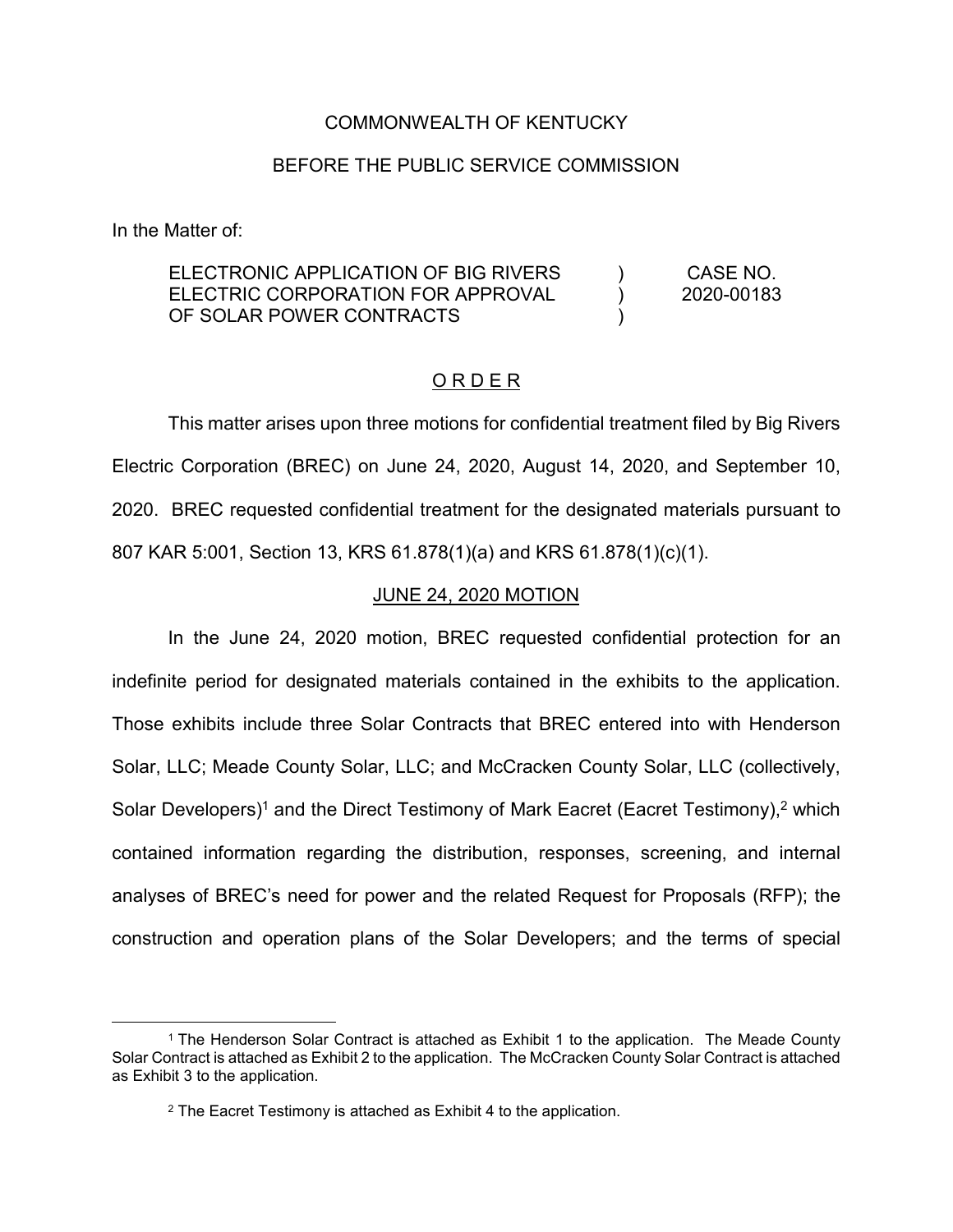contracts with Nucor Corporation (Nucor Contract) and Owensboro Municipal Utilities (OMU Contract).

In support of its motion, BREC argues that public disclosure of the information would permit an unfair commercial advantage to BREC's competitors, as well as the Solar Developer's competitors. BREC also argues that public disclosure of the price or other significant terms of the Solar Contracts or the OMU Contract and the Nucor Contract will place BREC at a considerable disadvantage when negotiating future contracts. BREC contends that disclosure of the contract terms will provide insight into BREC's cost of producing power and indicate the prices at and terms on which it is willing to sell and purchase power. BREC further contends that potential buyers or sellers of power to BREC could thus use the information as a benchmark in negotiating the terms of a transaction. Similarly, BREC asserts that potential power suppliers or buyers manipulating BREC's bidding process would lead to higher costs or lower revenues to BREC and would place it at an unfair competitive disadvantage in the wholesale power market and credit markets.

The Commission is not persuaded that disclosure of the Contract Price<sup>3</sup> for each of the three Solar Contracts would impose an unfair competitive disadvantage on BREC in future negotiations involving wholesale power purchase agreements. These designated materials should be denied confidential treatment based upon principles of transparency regarding the evidence that the Commission relies upon in rendering its determinations. The Contract Price concerns the cost impact that the Commission will fully and specifically address in fuel adjustment clause proceedings. Thus, the

 $\overline{a}$ 

<sup>&</sup>lt;sup>3</sup> As described in the Eacret Testimony, the Contract Price for each of the Solar Contracts is an allinclusive, energy-only price for the solar energy products. *See* Eacret Testimony at 19.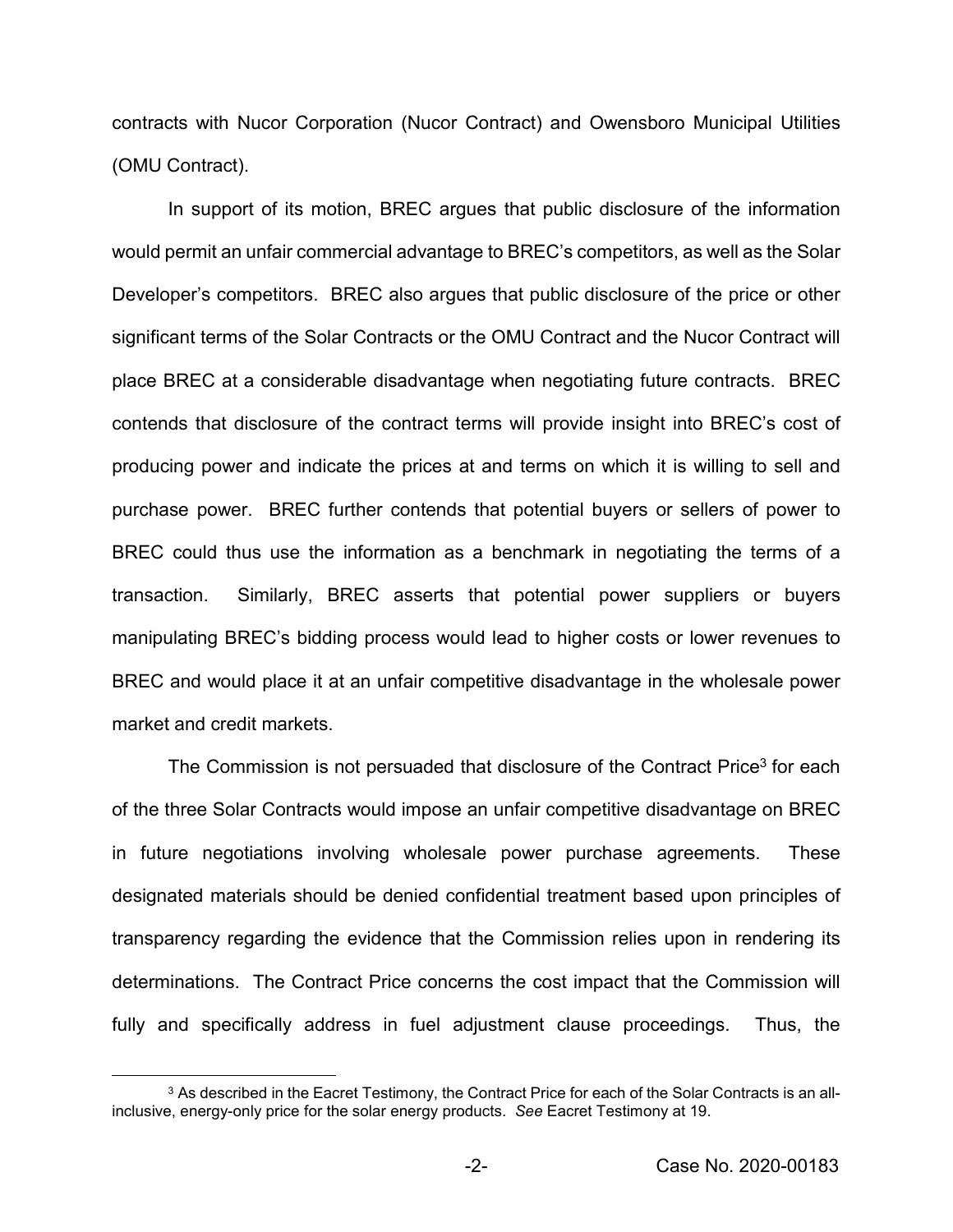Commission must be able to address the payments and cost impact associated with these Solar Contracts with transparency. Accordingly, the Commission finds that confidential treatment should be denied for these designated materials.<sup>4</sup>

The Commission is persuaded the remaining designated materials in the June 24, 2020 motion meet the criteria for confidential treatment under KRS 61.878(1)(c)(1) and 807 KAR 5:001, Section 13, and therefore should be granted confidential treatment.

### AUGUST 14, 2020 MOTION

In the August 14, 2020 motion, BREC requested confidential treatment for five years for certain information contained in its response to Staff's First Request for Information (Staff's First Request), Item 17. The information in BREC's response to Staff's First Request, Item 17, contains projections of energy and capacity market prices, BREC's capacity position, and market prices for renewable energy credits.

BREC also requested confidential treatment for an indefinite period for certain information contained in its responses to Staff's First Request, Items 4, 6, 7, 25, 27, 28, and 29, and for certain information contained in its responses to the Attorney General's First Request for Information (Attorney General's First Request), Items 1, 2, 4, 9, 10, 15, 16, 18, 19, 20, 32, 33, 42, and 43. These designated materials are more specifically described as follows:

1. Response to Staff's First Request, Item 4, contains certain negotiated terms of the Nucor Contract.

 $\overline{a}$ 

<sup>4</sup> The specific references to the Contract Price amount for each of the three Solar Contracts is located at the top Exhibit 5.1 of each contract. The Contract Price amount is also referenced in the Eacret Testimony at 18 and 23.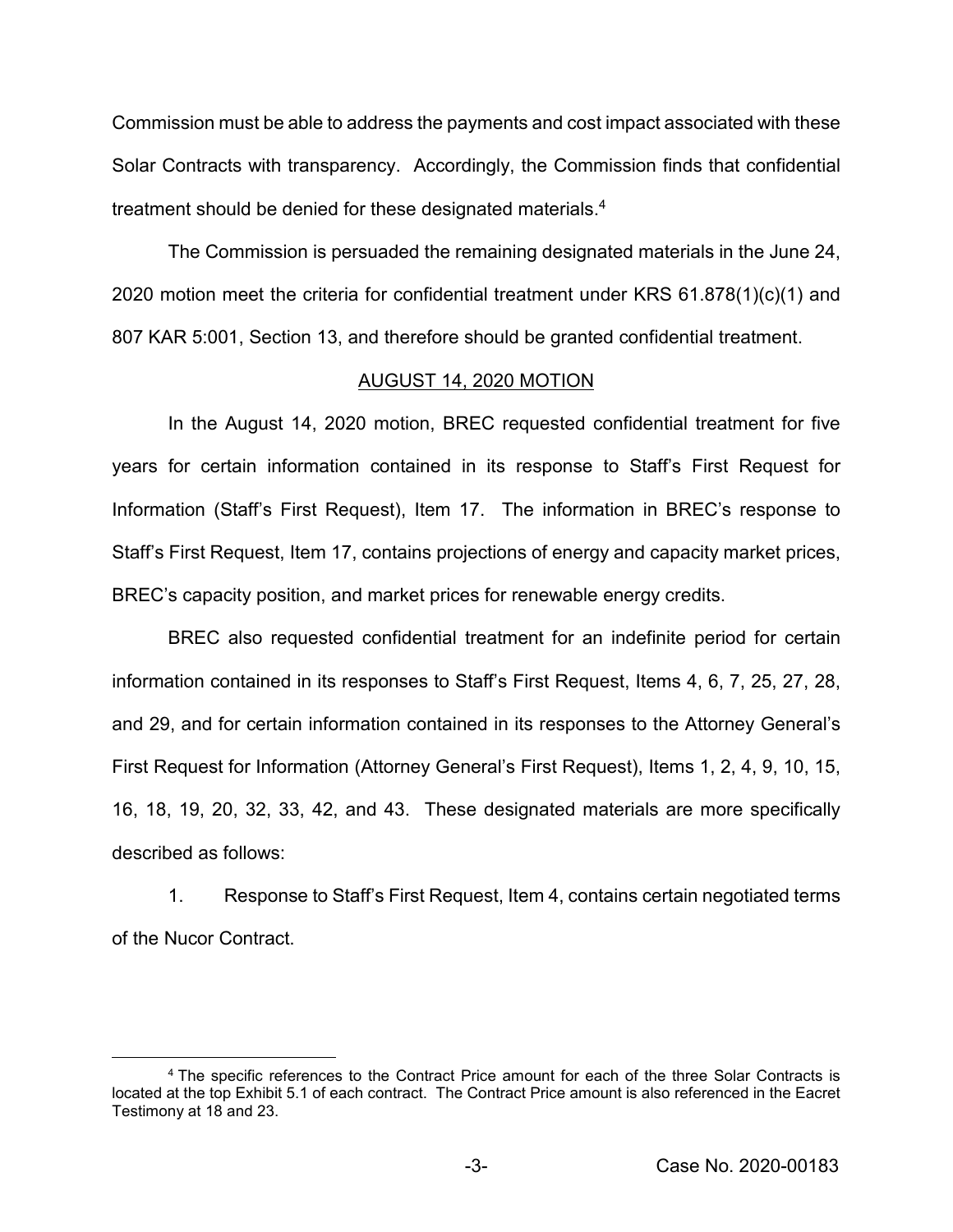2. Response to Staff's First Request, Item 6, contains certain negotiated terms of the Solar Contracts, including projected energy production, and Nucor's energy usage and demand projections.

3. Response to Staff's First Request, Item 7, contains BREC's bid evaluation process to reduce the shortlist of responses to the RFP to the finalists.

4. Response to Staff's First Request, Item 25, contains the economic analysis in electronic format.

5. Response to Staff's First Request, Item 27, contains the calculation of the projected value of projected 2024 energy.

6. Response to Staff's First Request, Item 28, contains negotiated terms of the Nucor Contract.

7. Response to Staff's First Request, Item 29, contains certain negotiated terms of the Nucor Contract and the OMU Contract.

8. Response to the Attorney General's First Request, Item 1, contains information associated with the economic analysis.

9. Response to the Attorney General's First Request, Item 2, contains certain negotiated terms of the Nucor Contract.

10. Response to the Attorney General's First Request, Item 4, contains the Request for Information of Project Storage by an economic development prospect.

11. Response to the Attorney General's First Request, Item 9, contains information associated with the economic analysis.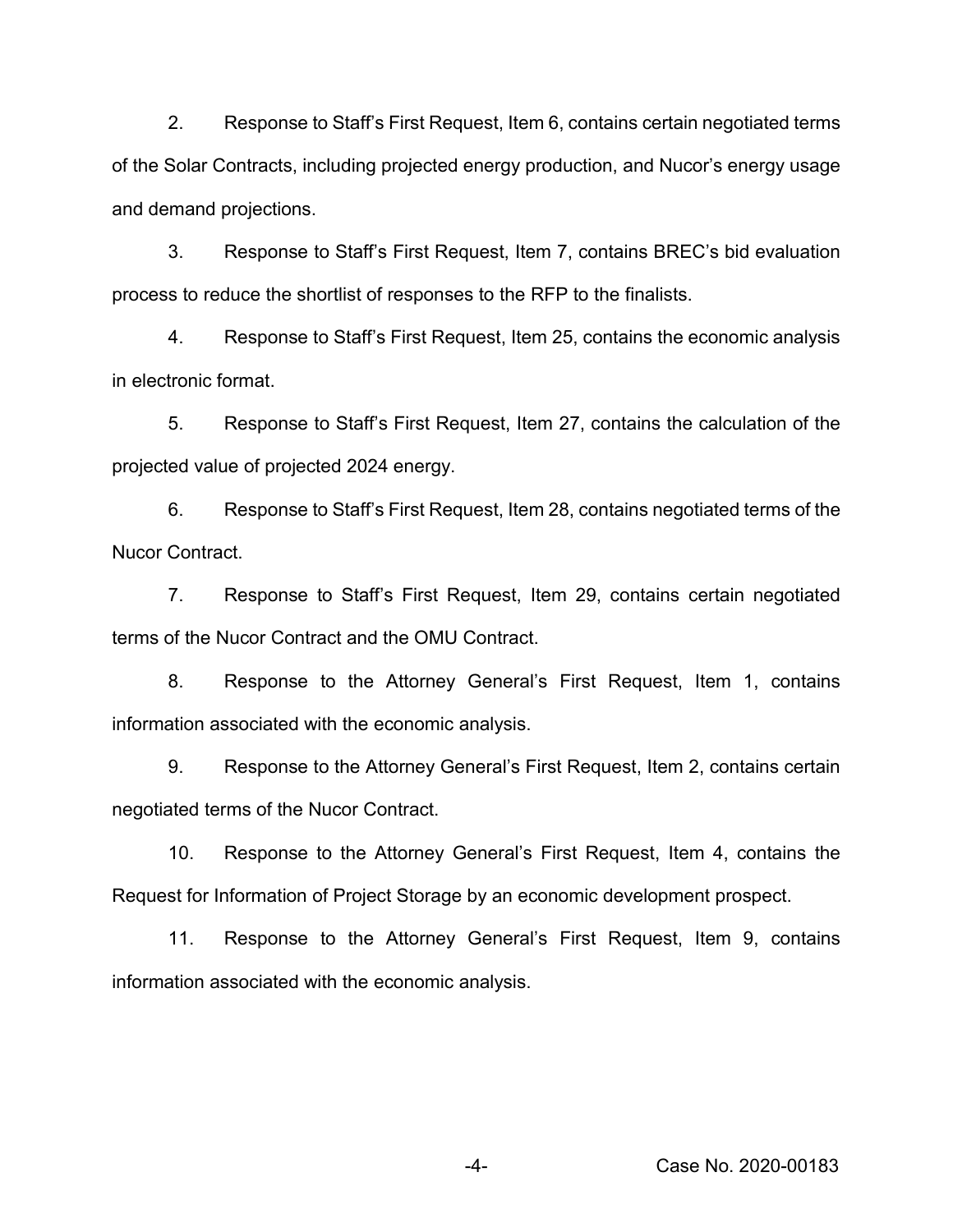12. Response to the Attorney General's First Request, Item 10, contains the projected energy production of the solar facilities associated with the three Solar Contracts.

13. Response to the Attorney General's First Request, Item 15, contains customer-specific energy consumption information.

14. Response to the Attorney General's First Request, Item 16, contains certain negotiated terms of the Solar Contracts and BREC's economic analysis of those contracts.

15. Response to the Attorney General's First Request, Item 18, contains BREC's economic analysis.

16. Response to the Attorney General's First Request, Item 19, contains negotiated terms of the Solar Contracts, Nucor Contract, and OMU Contract.

17. Response to the Attorney General's First Request, Item 20, contains BREC's economic analysis.

18. Response to the Attorney General's First Request, Item 32, contains BREC's economic analysis.

19. Response to the Attorney General's First Request, Item 33, contains negotiated terms of the Nucor Contract and projected energy production of the solar facilities associated with the Solar Contracts.

20. Response to the Attorney General's First Request, Item 42, contains BREC's economic analysis.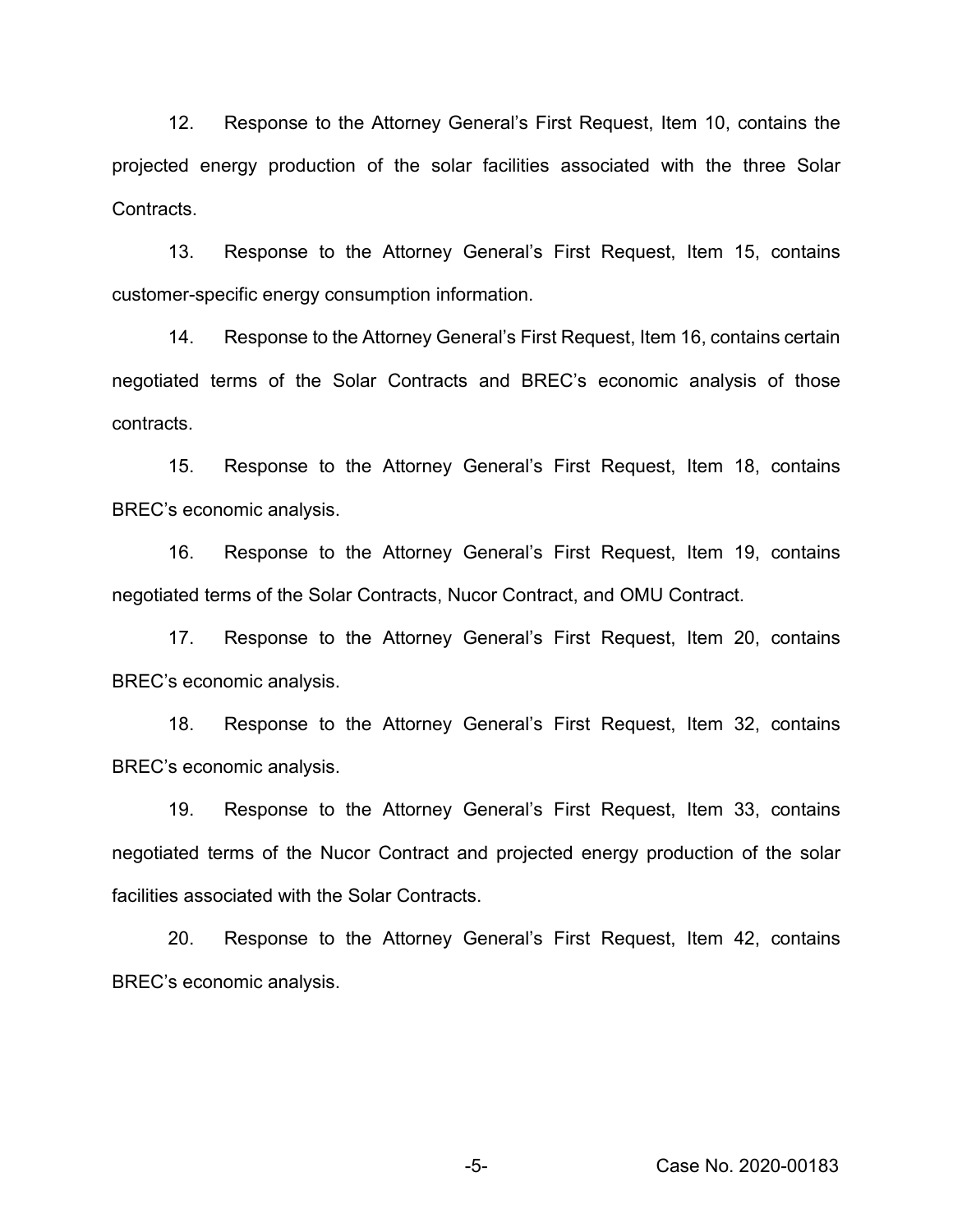21. Response to the Attorney General's First Request, Item 43, contains certain negotiated terms of the three Solar Contracts, including the Contract Price for each of those contracts.

With respect to the response to the Attorney General's First Request, Item 15, BREC argues that customer specific energy usage information is protected from public disclosure pursuant to KRS 61.878(1)(a). As to the remainder of the responses, BREC contends that public disclosure of these information would give BREC's competitors a competitive advantage and are therefore protected from public disclosure under KRS 61.878(1)(c)(1). BREC contends that public disclosure of such information would give BREC's suppliers, buyers, and competitors insight into its view of future energy, capacity, and renewable energy credit prices; the contract terms BREC has agreed to in the past; its cost of producing power; BREC's need and availability of power; and the market conditions BREC expects to encounter, all of which would indicate the prices and terms on which BREC is willing to buy or sell such commodities.

With the exception of the Contract Price for each of the three Solar Contract contained in the response to the Attorney General's First Request, Item 43, the Commission finds that designated materials in the August 14, 2020 motion meet the criteria for confidential treatment under KRS 61.878(a), KRS 61.878(1)(c)(1), and 807 KAR 5:001, Section 13, and therefore should be granted confidential treatment. The Commission finds, for the reasons stated above, the Solar Contracts' Contract Price should be denied confidential treatment.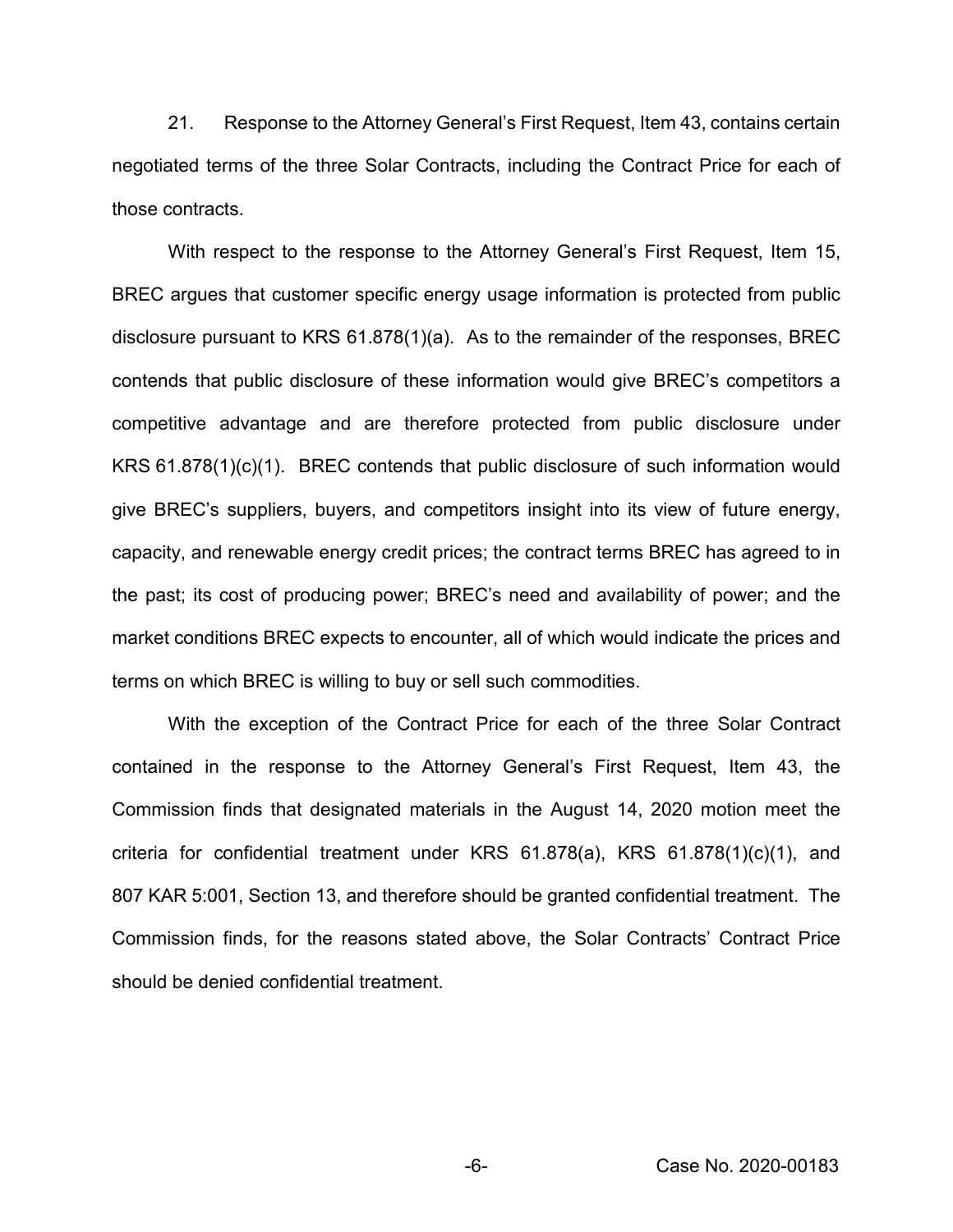#### SEPTEMBER 10, 2020 MOTION

In the September 10, 2020 motion, BREC requested confidential treatment for certain information contained in its response to Commission Staff's Supplemental Request for Information (Staff's Supplemental Request), Item 6, and its responses to the Attorney General's Second Request for Information (Attorney General's Second Request), Items 1, 8, and 17. BREC requests that the information contained in its response to the Attorney General's Second Request, Item 17, be kept confidential for five years. BREC requests that the information contained in its responses to Staff's Supplemental Request, Item 6, and the Attorney General's Second Request, Items 1 and 8, be kept confidential for an indefinite period.

In support of its motion, BREC states that the response to Staff's Supplemental Request, Item 6, contains the negotiated terms of the Nucor Contract, the projected energy production of the solar facilities associated with the Solar Contracts, and BREC's hedging strategies. BREC states that the response to the Attorney General's Supplemental Request, Item 1, contains the negotiated terms of the Nucor Contract. BREC states that the response to the Attorney General's Second Request, Item 8, contains the projected energy production of the solar facilities associated with the Solar Contracts. Lastly, BREC states that the response to the Attorney General's Second Request, Item 17, contains projected market prices for renewable energy credits.

BREC argues that public disclosure of the designated materials would allow BREC's competitors to discover, and make use of, confidential contract terms and information concerning BREC's business strategies, to the unfair competitive disadvantage of BREC. BREC further argues that disclosure of the contract terms will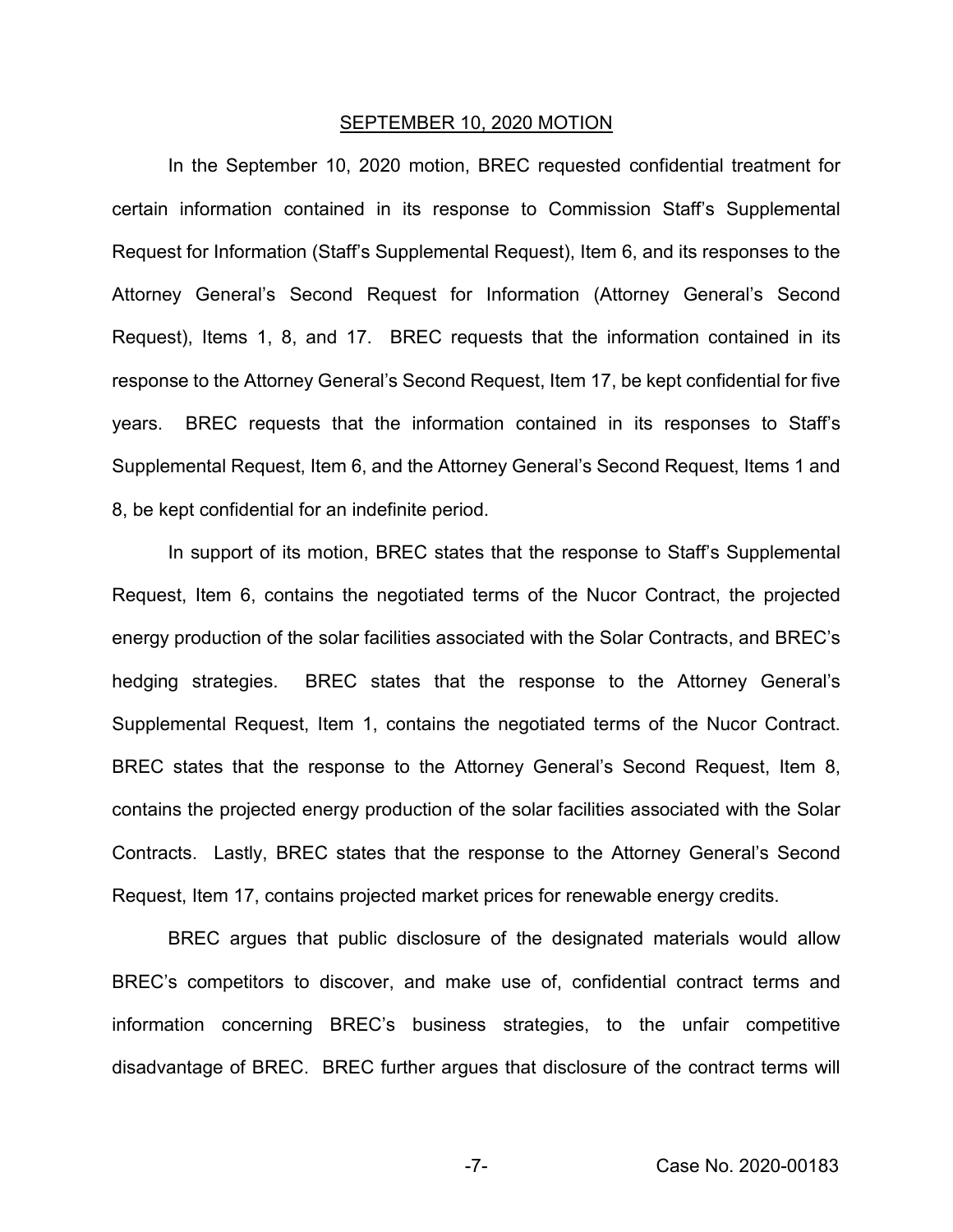provide insight into BREC's cost of producing power and indicate the prices at and terms on which it is willing to sell and purchase power. BREC contends that potential suppliers or buyers manipulating BREC's bidding process would lead to higher costs or lower revenues to BREC and would place it at an unfair competitive disadvantage in the wholesale power market and credit markets.

The Commission finds that designated materials in the September 10, 2020 motion meet the criteria for confidential treatment under KRS 61.878(1)(c)(1) and 807 KAR 5:001, Section 13, and therefore should be granted confidential treatment.

IT IS THEREFORE ORDERED that:

1. BREC's June 24, 2020 motion and August 14, 2020 motion are granted in part and denied in part.

2. BREC's request for confidential treatment for the designated materials in the June 24, 2020 motion and the August 14, 2020 motion, with the exception of the Contract Price associated with the Solar Contracts, is granted.

3. BREC's request for confidential treatment for the Contract Price of each of the Solar Contracts in the June 24, 2020 motion and the August 14, 2020 motion is denied.

4. BREC's September 10, 2020 motion is granted.

5. The designated information contained in BREC's responses to Staff's First Request, Item 17, and the Attorney General's Second Request, Item 17, shall not be placed in the public record or made available for public inspection for five years from the date of this Order or until further Order of this Commission. The remaining materials for which BREC's request for confidential treatment has been granted shall not be placed in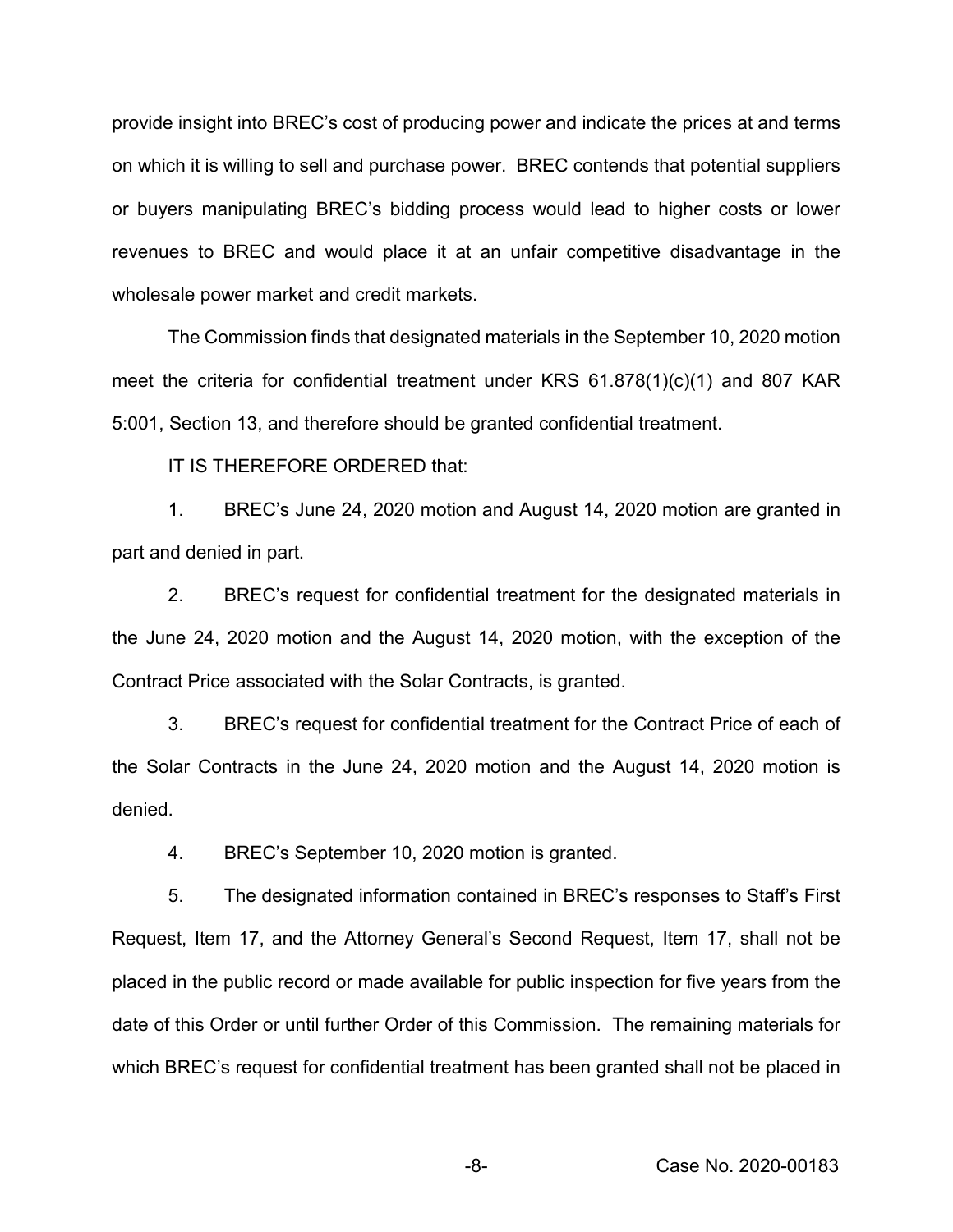the public record or made available for public inspection for an indefinite period or until further Order of this Commission.

6. Within 30 days of the date of this Order, BREC shall file a revised version of the designated materials for which confidential protection was denied, reflected as unredacted the information that has been denied confidential treatment.

7. The material for which BREC's request for confidential treatment has been denied shall neither be placed in the public record nor made available for inspection for 30 days from the date of this Order to allow BREC to seek a remedy afforded by law.

8. Use of the material in question in any Commission proceeding shall be in compliance with 807 KAR 5:001, Section 13(9).

9. BREC shall inform the Commission if the material in question becomes publicly available or no longer qualifies for confidential treatment.

10. If a nonparty to this proceeding requests to inspect the material granted confidential treatment by this Order and the period during which the material has been granted confidential treatment has not expired, BREC shall have 30 days from receipt of written notice of the request to demonstrate that the material still falls within the exclusions from disclosure requirements established in KRS 61.878. If BREC is unable to make such demonstration, the requested material shall be made available for inspection. Otherwise, the Commission shall deny the request for inspection.

11. The Commission shall not make the requested material available for inspection for 30 days from the date of service of an Order finding that the material no longer qualifies for confidential treatment in order to allow BREC to seek a remedy afforded by law.

-9- Case No. 2020-00183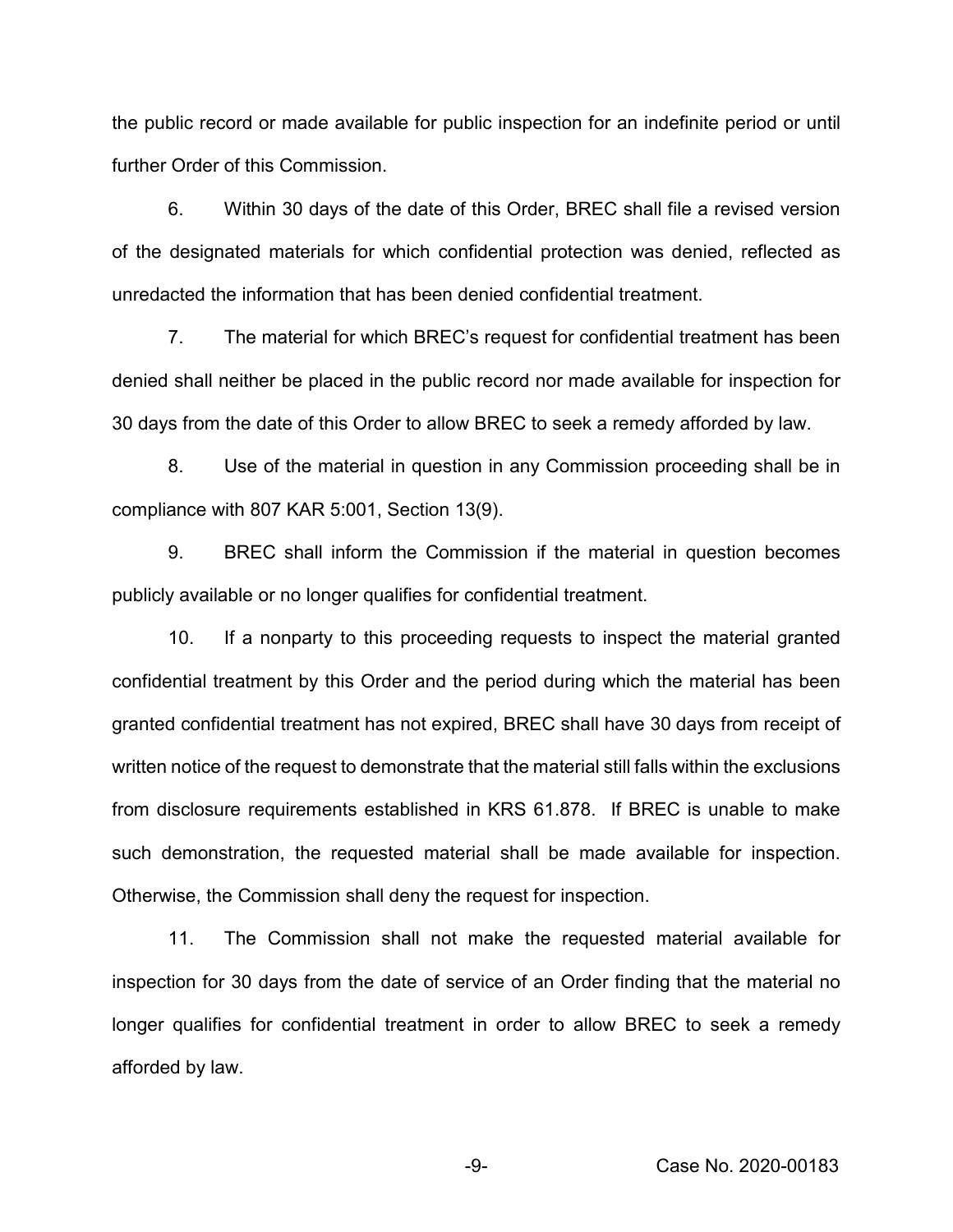By the Commission



ATTEST:

\_\_\_\_\_\_\_\_\_\_\_\_\_\_\_\_\_\_\_\_\_\_

Executive Director

Case No. 2020-00183